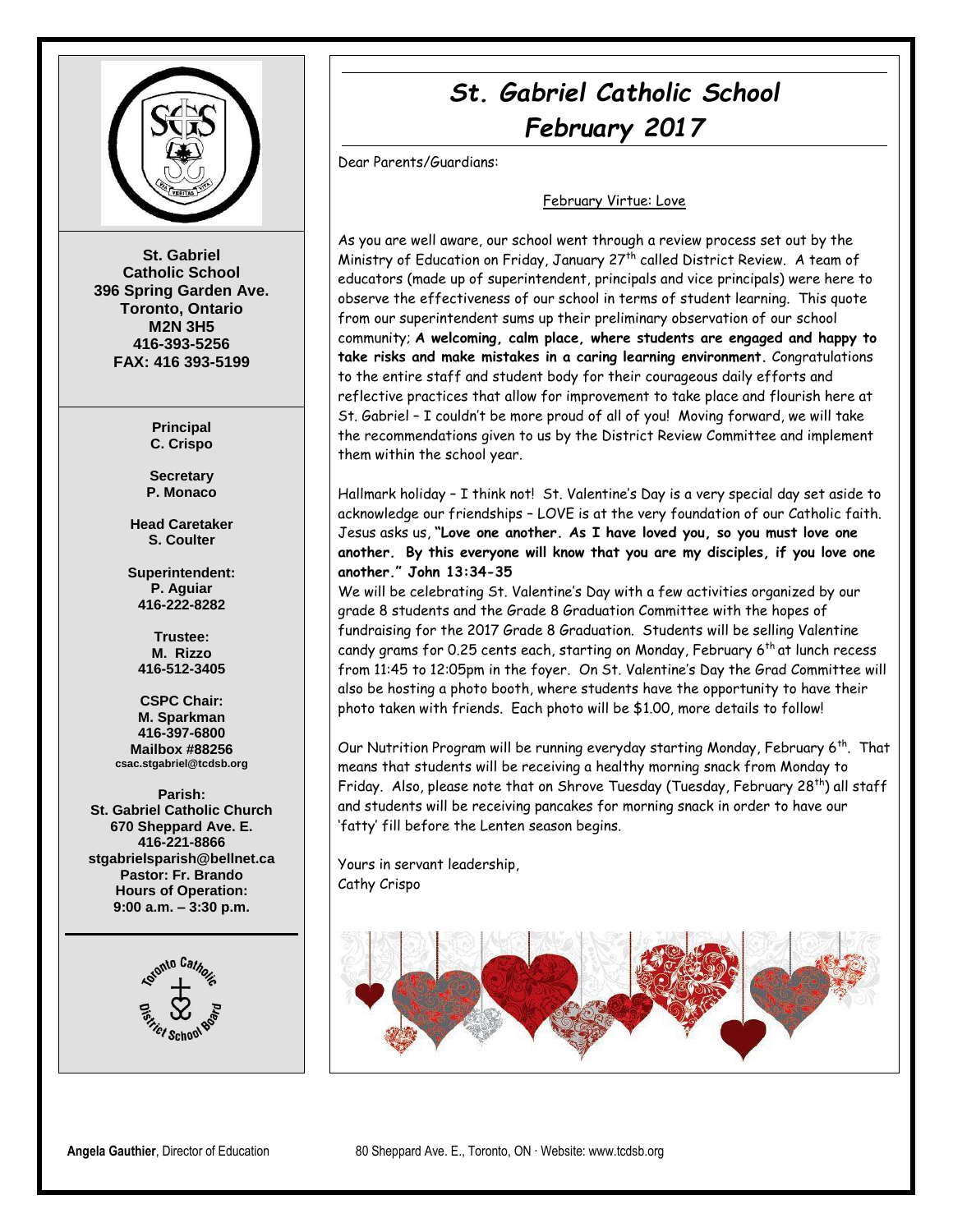### February 2nd- National Sweater Day

Our school will be taking part in National Sweater Day on Thursday, February 2! National Sweater Day is an annual event organized by World Wildlife Fund Canada. On National Sweater Day, WWF asks Canadians to turn down thermostats by two degrees Celsius at home, at school and at work to highlight the role that energy conservation plays in preventing climate change. Our school buildings will be a little chillier on February 2, so we are asking that all students wear or bring a sweater to school. In addition to turning down the heat and turning up our sweaters, our class will be participating in a number of activities designed to help students understand how everyday actions affect our planet's future. We are looking forward to a cozy day in the classroom!



**NUSIDE** CH BREAK C ENCE March 13th-17th **SPORTS St. Gabriel Catholic School** After three years of fun in the summer. Sunnyside Up is hosting our first March Break Camp.

our structured program includes Arts, Science, Sports and First Aid taught to ages 4 -12 we invite young campers to join in on the fun and create memories that will last a lifetime for more information and to register visit www.sunnysideupcamp.com

**Angela Gauthier**, Director of Education 80 Sheppard Ave. E., Toronto, ON ∙ Website: www.tcdsb.org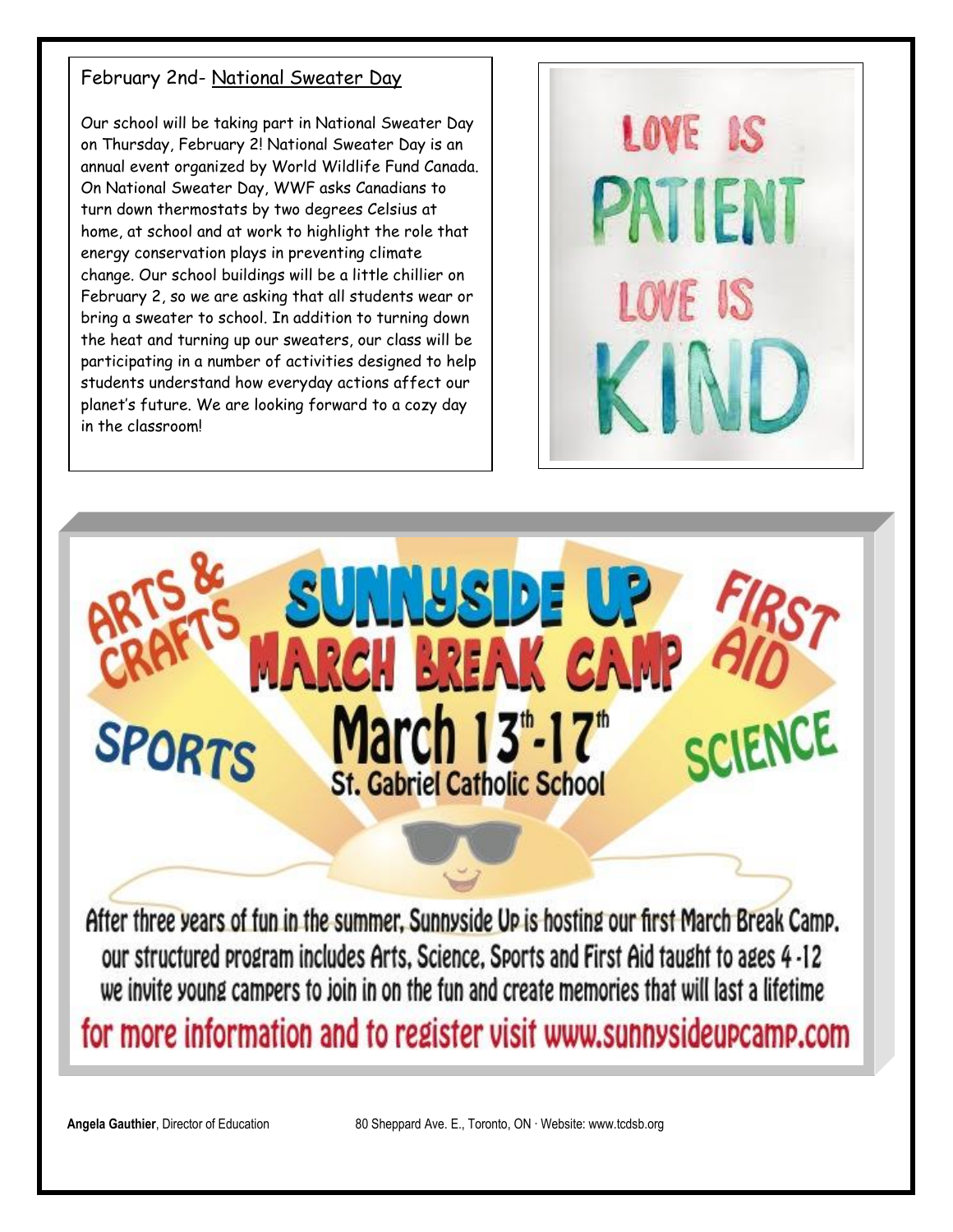## **The Importance of Visualization in Mathematics**

*By Gary Swain, Ed.D.*

Take a moment and think about the number "12". In mathematical thinking, we might say that "12" is an abstraction of a certain number of "things". You might, for example, have twelve garden tools, marbles, or most anything. Thinking a bit more deeply, we might come to visualize "12" as connoting/representing various things from our own life experience. We might visualize the face of our daughter, born on the 12<sup>th</sup>, a chicken (based on dozen eggs in a carton), or, for that matter, the classic War movie of the 60's, "The Dirty Dozen". We hold an understanding of "12" that is both common (mathematically speaking) and unique to our experience.

More and more, researchers are identifying a clear link between abstract mathematical concepts and concrete experiences; that is, between mathematical ideas and our experience of them. Researchers at Stanford University have identified visual components of the brain that are active during mathematical thinking. These visual-spatial mechanisms work in conjunction with rather than separate from more abstract, symbolic components of our brains. Teacher can create concrete experiences in classrooms that allow students to have greater visual deposits or referents from real world experiences for mathematical understanding. A key strategy in linking our experience and mathematics is "concrete fading". Concrete fading seeks to connect the concrete and abstract. In doing so, it eliminates many of the negatives associated with each. While concrete experiences activate learning through real events (like playing with blocks, creating models, or modeling patterns), students can get lost in non-essential information in the experience. This can negatively influence their abilities to transfer their learning to new situations. A simple example: "adding" 3 bingo markers to 6 applies to more than just bingo markers, a detail that might be lost on some younger learners.

Through a middle phase, a pictorial or representational step, concrete fading moves from concrete to abstract with pictorial representations of the earlier concrete learning experience. In this case, bingo markers may be drawn on a page with the use of "+" and "=" signs. In this way, both the abstract concept (like  $3 + 6 = 9$ ) and its early representations in experience are held in mutually supportive ways. Research confirms that early representations of the abstract concept are held in memory by the student and are activated when students engage in problem solving, especially when the problems are unique and challenging. Researchers note as well that concrete fading is not just for younger learners but applies to all learners of all ages in all areas of mathematics.

We know that mathematical learning is a complex task requiring a balance of many effective strategies. These include: clear objectives and learning goals, timely feedback, shared and guided mathematical learning, independent practice, as well as problem solving. Concrete fading is another key strategy in making mathematical learning better for our students.

#### **TORONTO CATHOLIC DISTRICT SCHOOL BOARD TRUSTEES 2016-2017**

| Wards |  |
|-------|--|
|       |  |

| 1.  | Joseph Martino         | 416-512-3401 |
|-----|------------------------|--------------|
| 2.  | Ann Andrachuk          | 416-512-3402 |
| 3.  | Sal Piccininni         | 416-512-3403 |
| 4.  | Patrizia Bottoni       | 416-512-3404 |
| 5.  | Maria Rizzo            | 416-512-3405 |
| 6.  | Frank D'Amico,         |              |
|     | Vice-Chair             | 416-512-3406 |
| 7.  | Michael Del Grande     | 416-512-3407 |
| 8.  | Garry Tanuan           | 416-512-3408 |
| 9.  | Jo-Ann Davis           | 416-512-3409 |
| 10. | Barbara Poplawski      | 416-512-3410 |
| 11. | Angela Kennedy, Chair  | 416-512-3411 |
| 12. | Nancy Crawford         | 416-512-3412 |
|     | Karina Dubrovskaya,    |              |
|     | <b>Student Trustee</b> | 416-512-3417 |
|     | Rhea Carlisle,         |              |
|     | <b>Student Trustee</b> | 416-512-3413 |
|     |                        |              |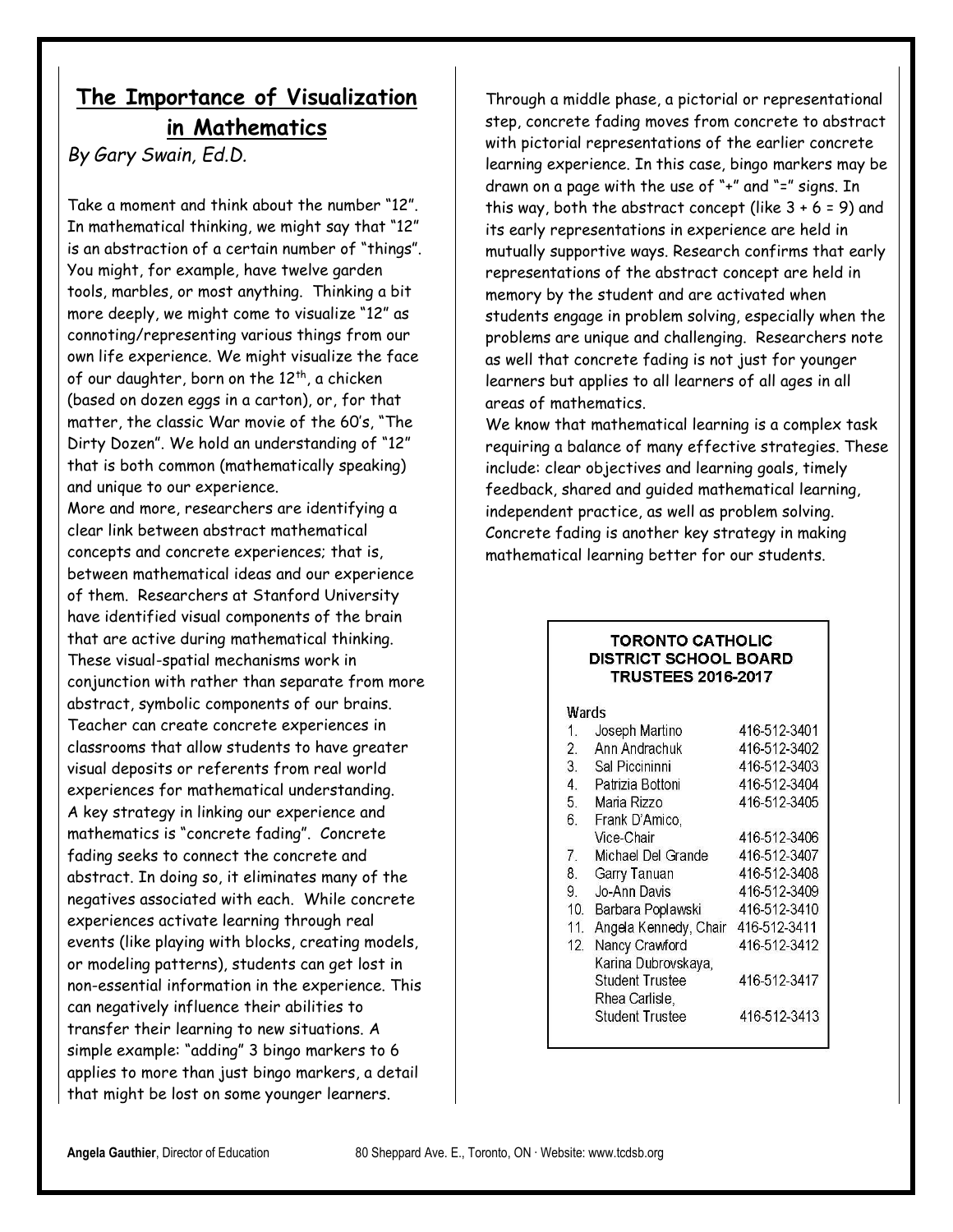#### **SAFE SCHOOL ARRIVAL PROGRAM**

Please leave a message by calling the school at **416-393-5256** when your child will be absent or late. Please make sure that all students who arrive late check in at the front office.

#### **AFRICAN CANADIAN HERITAGE MONTH**

February is the month TCDSB sets aside to honour and celebrate the achievements of people of African heritage and acknowledge their contributions to the social, political economic and cultural life in our community. This provides students with an opportunity to learn about the experiences of Black Canadians and the vital role they played throughout our shared history. Daily announcements will be read by students to honour these Black Canadians.

Ms. Sutherland has organized a workshop for our grades 4-6 to participate in HOZA! "Hoza" is an African word which implies STOP, START or CHANGE. The intention of HOZA is to help put a STOP to negative thinking and behaviors, and facilitate CHANGE that is needed to START living in a more socially just world. This interactive workshop will have our students energized and thinking about how they too can make a positive change in the world. Kiona Sinclair is a motivational speaker and volunteer coordinator at Humewood House. She has worked with several other Toronto based nonprofit organizations. She is coming to speak with our grade 7 and 8 students about her experience as a black female activist in Toronto. She wants to remind students that their voices can be heard and can make a difference!

#### CSPC MEETING

The CSPC meeting scheduled for Tuesday, February  $21^{st}$  will have to be postponed to Tuesday, March  $7<sup>th</sup>$ . The meeting will be held in the computer lab at 7pm.

#### **MONTHLY VIRTUES**

September – Hospitality October – Gratitude November – Peace December – Charity

**January – Courage** February – Love March – Forgiveness April – Justice May – Compassion June – Faithfulness

The following students were recognized for their demonstration of **courage in the month of JANUARY …** *But Jesus immediately said to them: "Take courage! It is I. Don't be afraid." Matthew 27* 

- Shaine Aglosolos
- Jasmine Kim
- Miguel Surco
- Isabella Mabanta
- Ogechi Oguamanam
- Naira Soto Lage
- Junior Brown
- Quincy Keir
- Maryella Agop
- Jimena Dominguez
- Tyra Barallon
- Connor Sparkman
- Phoenix McConnell
- Peter Paolitto